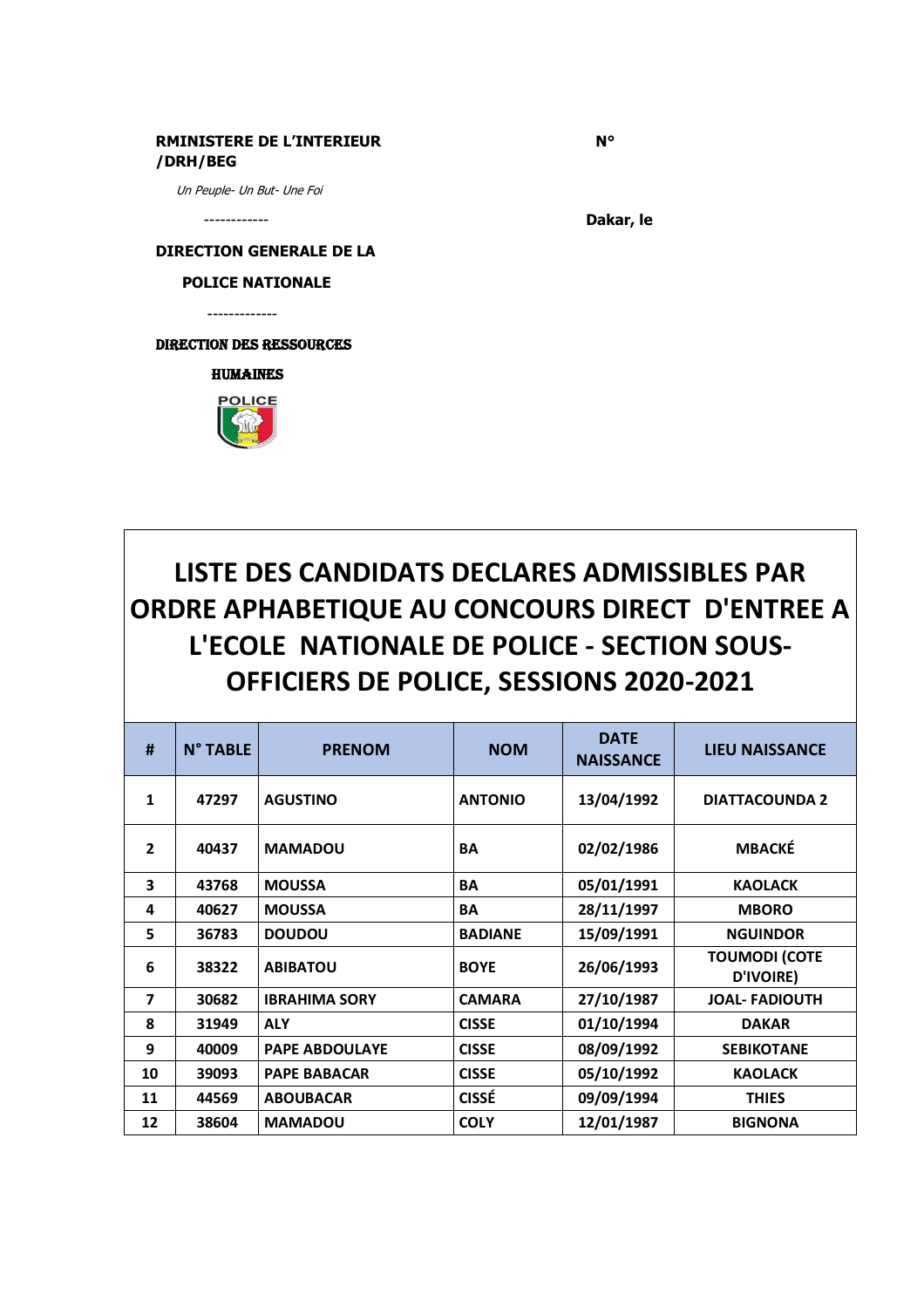| 13 | 43956 | <b>AMADOU</b>              | <b>DIALLO</b>   | 15/08/1988 | <b>VELINGARA</b>           |
|----|-------|----------------------------|-----------------|------------|----------------------------|
| 14 | 47557 | <b>DEMBA SENY</b>          | <b>DIALLO</b>   | 26/07/1997 | <b>KEDOUGOU</b>            |
| 15 | 40685 | <b>ANSOUMANE</b>           | <b>DIEDHIOU</b> | 01/09/1991 | <b>DAKAR</b>               |
| 16 | 39824 | <b>THIERNO ADAMA</b>       | <b>DIEYE</b>    | 14/08/1996 | <b>NDOMBO</b>              |
| 17 | 41099 | <b>CHRISTOPHE</b>          | <b>DIONE</b>    | 07/04/1995 | <b>NGUÉDIANE</b>           |
| 18 | 42284 | <b>ELHADJI MIGNANE</b>     | <b>DIONE</b>    | 11/04/1989 | <b>NGOLOUM</b>             |
| 19 | 38537 | <b>GUEDJI</b>              | <b>DIONE</b>    | 28/05/1991 | <b>NGUEDIANE</b>           |
| 20 | 38055 | <b>AHMADOU ABOUBACRINE</b> | <b>DIOP</b>     | 24/02/1989 | <b>DAKAR</b>               |
| 21 | 39974 | <b>ASSANE</b>              | <b>DIOP</b>     | 11/01/1995 | <b>NDOFFANE</b>            |
| 22 | 47745 | <b>MOR TALLA</b>           | <b>DIOP</b>     | 16/11/1993 | <b>MBACKÉ</b>              |
| 23 | 45597 | <b>BABACAR DIALLO</b>      | <b>DIOUF</b>    | 09/04/1992 | <b>DIAKHAO</b>             |
| 24 | 35542 | <b>KHADIM</b>              | <b>DIOUF</b>    | 10/12/1995 | <b>NGABOU</b>              |
| 25 | 41985 | <b>MAIMOUNA</b>            | <b>DIOUF</b>    | 11/12/1994 | <b>MBOUR</b>               |
| 26 | 48799 | <b>MOHAMED</b>             | <b>FALL</b>     | 15/01/1990 | <b>LOUL SESSENE</b>        |
| 27 | 47568 | <b>RAWANE</b>              | <b>FALL</b>     | 12/01/1989 | <b>YEUMBEUL</b>            |
| 28 | 40711 | <b>ABDOULAYE</b>           | <b>FAYE</b>     | 16/02/1989 | <b>DIOKHAR</b>             |
| 29 | 32458 | <b>ALIOUNE</b>             | <b>GAYE</b>     | 03/01/1994 | <b>THIES</b>               |
| 30 | 41920 | <b>ALIOUNE</b>             | <b>GAYE</b>     | 11/01/1992 | <b>ZIGUINCHOR</b>          |
| 31 | 34744 | <b>BABACAR</b>             | <b>GAYE</b>     | 08/03/1992 | <b>MEDINA GOUNASS</b>      |
| 32 | 46665 | <b>KHILA</b>               | <b>GAYE</b>     | 21/10/1985 | <b>TAMBACOUNDA</b>         |
| 33 | 39684 | <b>MANKEUR</b>             | <b>GAYE</b>     | 01/02/1993 | <b>MALLA</b>               |
| 34 | 35832 | <b>OUSMANE</b>             | Gaye            | 13/06/1998 | <b>DAHRA</b>               |
| 35 | 39980 | <b>FALLOU MBACKE</b>       | <b>GNING</b>    | 04/01/1987 | <b>KHOMBOLE</b>            |
| 36 | 35972 | <b>MALICK NGONE</b>        | <b>GNING</b>    | 05/10/1987 | <b>FISSEL</b>              |
| 37 | 34256 | <b>KHOKHANE</b>            | <b>GNINGUE</b>  | 06/06/1993 | <b>NGOUYE NGOYE</b>        |
| 38 | 30700 | Ibrahima                   | Gueye           | 31/03/1996 | <b>DAKAR</b>               |
| 39 | 44086 | <b>MOUSSA</b>              | <b>GUEYE</b>    | 02/01/1996 | <b>SAINT-LOUIS/SENEGAL</b> |
| 40 | 36957 | <b>OUSMANE</b>             | <b>GUEYE</b>    | 22/08/1988 | <b>DAHRA</b>               |
| 41 | 41238 | <b>SAMBA</b>               | <b>GUEYE</b>    | 18/05/1988 | <b>TIVAOUANE</b>           |
| 42 | 35871 | <b>SIDY MOHAMED</b>        | <b>GUEYE</b>    | 23/03/1994 | <b>BAMAKO</b>              |
| 43 | 48787 | PAPA MAMOUDOU              | <b>KANDE</b>    | 23/12/1990 | <b>KOLDA</b>               |
| 44 | 43012 | <b>MOUHAMADOU</b>          | LO              | 20/05/1986 | <b>MBOUR</b>               |
| 45 | 36366 | <b>MEISSA</b>              | <b>MBAYE</b>    | 11/04/1991 | <b>BOTHE ESCALE</b>        |
| 46 | 47788 | <b>MARTINE</b>             | <b>MENDY</b>    | 05/08/1991 | <b>PARCELLES ASSAINIES</b> |
| 47 | 31748 | Abdoulaye                  | <b>NDIAYE</b>   | 03/01/1993 | Pikine                     |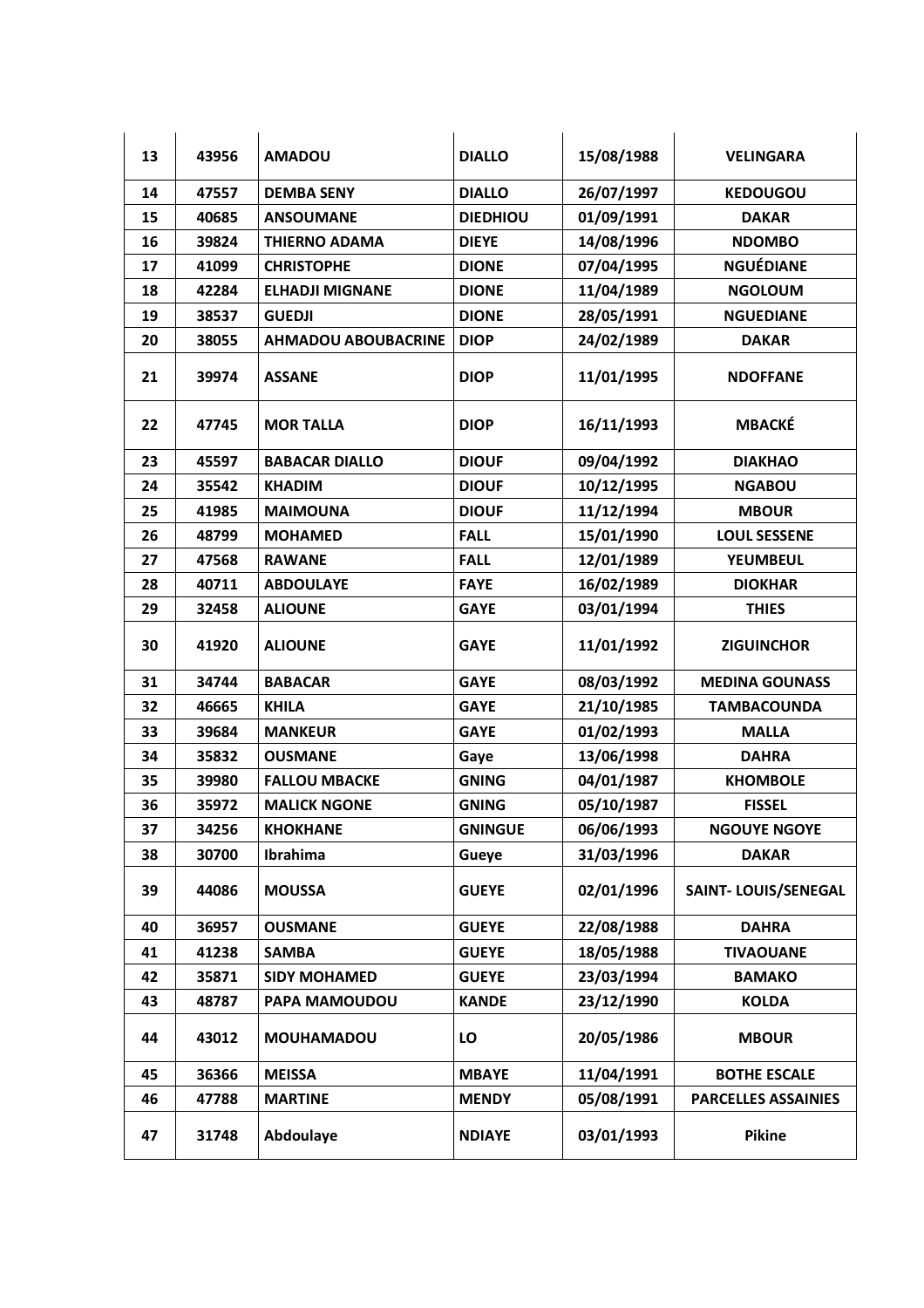| 48 | 39616 | <b>BABACAR</b>                               | <b>NDIAYE</b>     | 15/10/1992 | <b>DIAMAGUENE</b>         |
|----|-------|----------------------------------------------|-------------------|------------|---------------------------|
| 49 | 43471 | <b>EL HADJI BABACAR</b>                      | <b>NDIAYE</b>     | 10/03/1991 | <b>KEUR MBAGNE DIOP 2</b> |
| 50 | 36161 | <b>MBAGNICK</b>                              | <b>NDIAYE</b>     | 14/07/1991 | <b>GAGNICK</b>            |
| 51 | 37571 | <b>MOUSSA</b>                                | <b>NDIAYE</b>     | 05/12/1989 | <b>KAOLACK</b>            |
| 52 | 48578 | <b>MOUSSA MBAGNICK</b>                       | <b>NDIAYE</b>     | 28/04/1998 | <b>DAGANA</b>             |
| 53 | 41441 | <b>OUMAR</b>                                 | <b>NDIAYE</b>     | 01/07/1991 | <b>PIKINE</b>             |
| 54 | 37153 | <b>PAPA ABDOULAYE</b>                        | <b>NDIAYE</b>     | 28/02/1986 | <b>Dakar</b>              |
| 55 | 33927 | <b>RAPHAEL</b>                               | <b>NDIAYE</b>     | 10/03/1988 | <b>NDIAROGNE SERERE</b>   |
| 56 | 40431 | <b>IBRAHIMA</b>                              | <b>NDIONGUE</b>   | 04/02/1992 | <b>OURO MADIOU</b>        |
| 57 | 41823 | <b>LATYR</b>                                 | <b>NDIR</b>       | 02/05/1985 | <b>DIAMAGUENE</b>         |
| 58 | 35060 | <b>BASSIROU</b>                              | <b>NDONG</b>      | 21/09/1997 | <b>GANDIAYE</b>           |
| 59 | 46912 | <b>FALLOU</b>                                | <b>NDONG</b>      | 03/12/1987 | <b>SANDIARA</b>           |
| 60 | 36998 | <b>KHADIM</b>                                | <b>NDOUR</b>      | 07/09/1992 | <b>KAOLACK</b>            |
| 61 | 42453 | <b>OMAR</b>                                  | <b>NDOUR</b>      | 14/10/1993 | <b>MARANE</b>             |
| 62 | 44315 | <b>BABACAR</b>                               | <b>NIASS</b>      | 13/05/1986 | <b>KAOLACK</b>            |
| 63 | 40490 | <b>MATAR</b>                                 | <b>SAKHO</b>      | 17/06/1985 | <b>KAOLACK</b>            |
| 64 | 47918 | <b>THIERNO</b><br><b>ABDOURAHMANE</b>        | <b>SANE</b>       | 27/02/1990 | <b>ZIGUINCHOR</b>         |
| 65 | 36536 | <b>DAOUDA</b>                                | <b>SENE</b>       | 01/06/1995 | <b>MBACKE</b>             |
| 66 | 35032 | <b>CHEIKH ABDOUL KHADRE</b><br><b>MBACKE</b> | <b>SENGHOR</b>    | 01/02/1994 | <b>DAKAR</b>              |
| 67 | 42553 | <b>MAMADOU</b>                               | <b>SENGHOR</b>    | 03/04/1995 | <b>THIOMBY</b>            |
| 68 | 35181 | <b>MOUSSA</b>                                | <b>SENGHOR</b>    | 06/12/1993 | <b>SADIOGA</b>            |
| 69 | 41154 | <b>ABABACAR</b>                              | <b>SEYE</b>       | 14/08/1989 | <b>PIKINE</b>             |
| 70 | 33950 | <b>THIÉCOURA</b>                             | <b>SIDIBE</b>     | 13/06/1991 | <b>KÉDOUGOU</b>           |
| 71 | 35356 | Dame                                         | <b>SOKHNA</b>     | 07/03/1998 | <b>DIOURBEL</b>           |
| 72 | 32501 | Fatou                                        | <b>SONKO</b>      | 20/08/1998 | <b>DAKAR</b>              |
| 73 | 41218 | <b>MASSAMBA</b>                              | <b>SONKO</b>      | 27/12/1993 | <b>THIAROYE/ MER</b>      |
| 74 | 41719 | <b>MOHAMED</b>                               | <b>SOUGOUFARA</b> | 01/04/1991 | <b>GUINGUINEO</b>         |
| 75 | 46544 | <b>ALASSANE</b>                              | sow               | 10/07/1992 | <b>GALANGUÉ PEULH</b>     |
| 76 | 31887 | <b>BAMBA</b>                                 | sow               | 15/05/1997 | <b>DIOURBEL</b>           |
| 77 | 41338 | <b>BASSIROU</b>                              | sow               | 21/10/1996 | <b>MAN</b>                |
| 78 | 38641 | <b>CHEIKH SIDATE</b>                         | <b>SOW</b>        | 08/08/1999 | <b>PIKINE</b>             |
| 79 | 30420 | <b>MAIMOUNA</b>                              | sow               | 05/08/1999 | <b>GANDIAYE</b>           |
| 80 | 40211 | <b>MAMADOU</b>                               | SY                | 12/01/1997 | <b>KAOLACK</b>            |